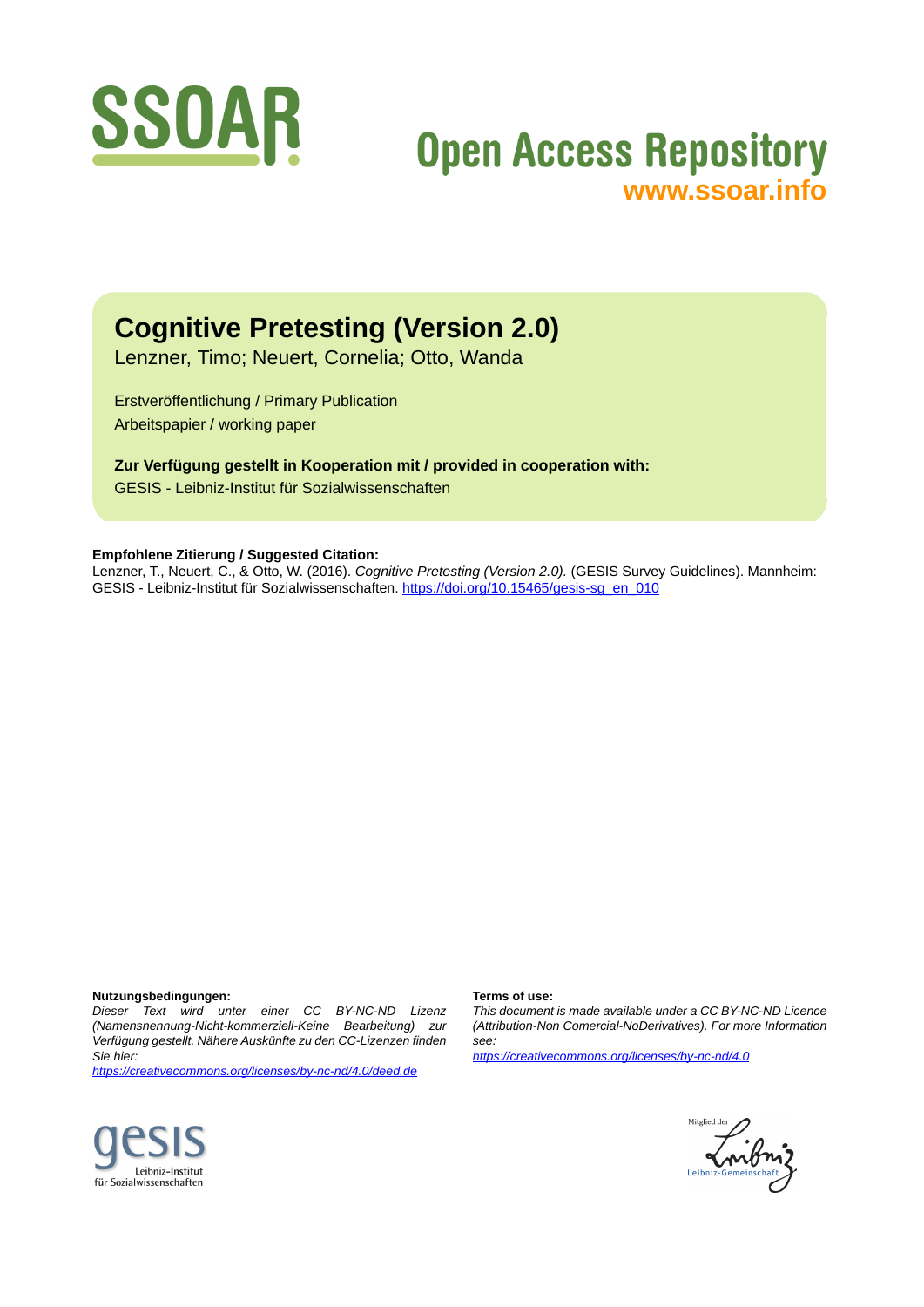

**Leibniz-Institut für Sozialwissenschaften**

## **GESIS Survey Guidelines**

# **Cognitive Pretesting**

*Timo Lenzner, Cornelia Neuert, & Wanda Otto*

December 2016, Version 2,0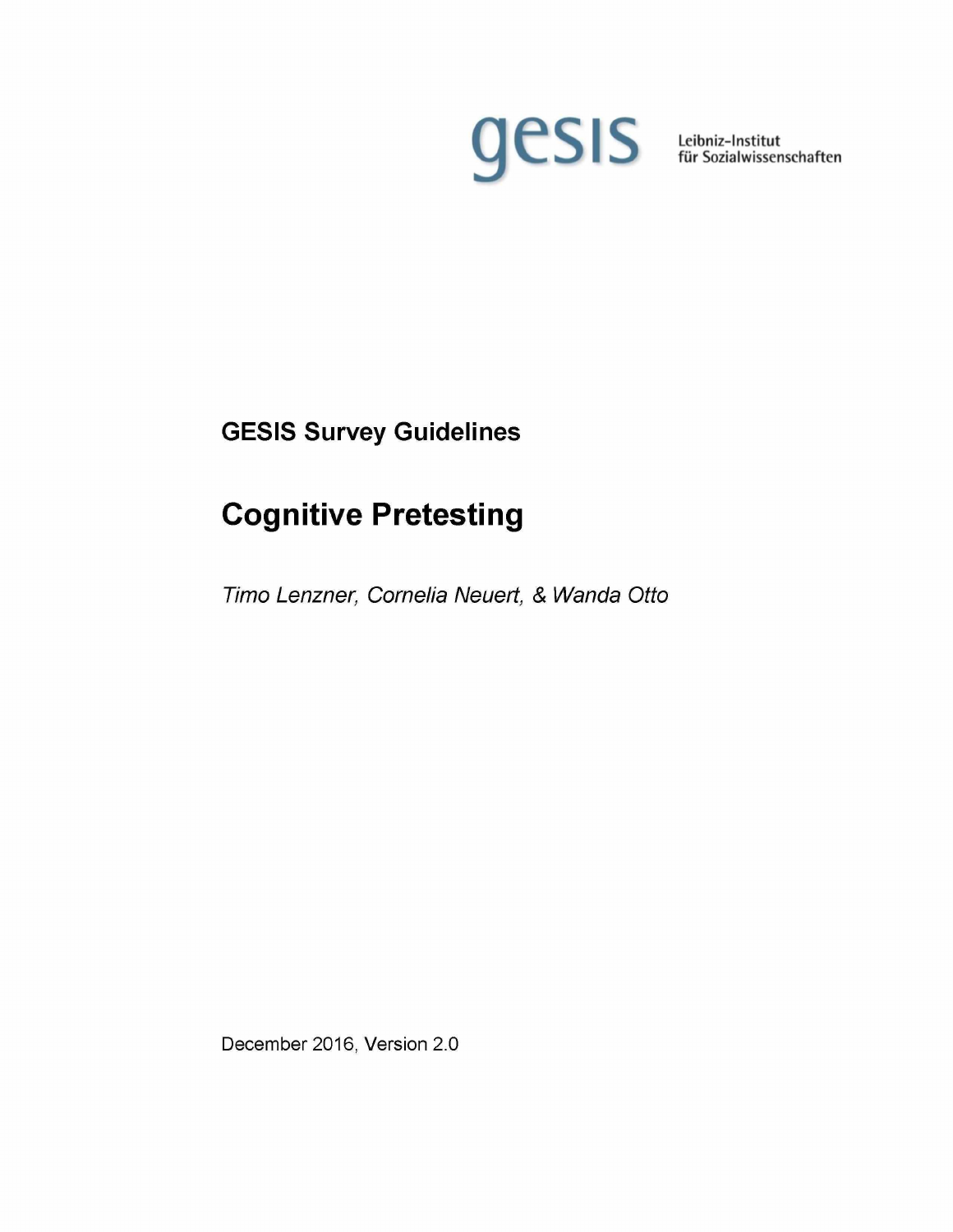#### **Abstract**

In survey research, cognitive pretesting is generally considered an essential prerequisite for successful questionnaire development, and thus for the quality of the survey data. This contribution provides an introduction to questionnaire pretesting and focuses especially on two key aspects - namely, the planning and implementation of cognitive pretests. The following questions are addressed, in particular: What is a pretest, and why should questionnaire pretests be conducted? What pretesting methods are available, and which one should you choose? What techniques are used in cognitive pretests? How are cognitive pretests conducted? How are cognitive pretests analysed?

#### **Citation**

Lenzner, T., Neuert, C., Et Otto, W. (2016). Cognitive Pretesting. *GESIS Survey Guidelines.* Mannheim, Germany: GESIS - Leibniz Institute for the Social Sciences, doi: 10.15465/gesis-sg\_en\_010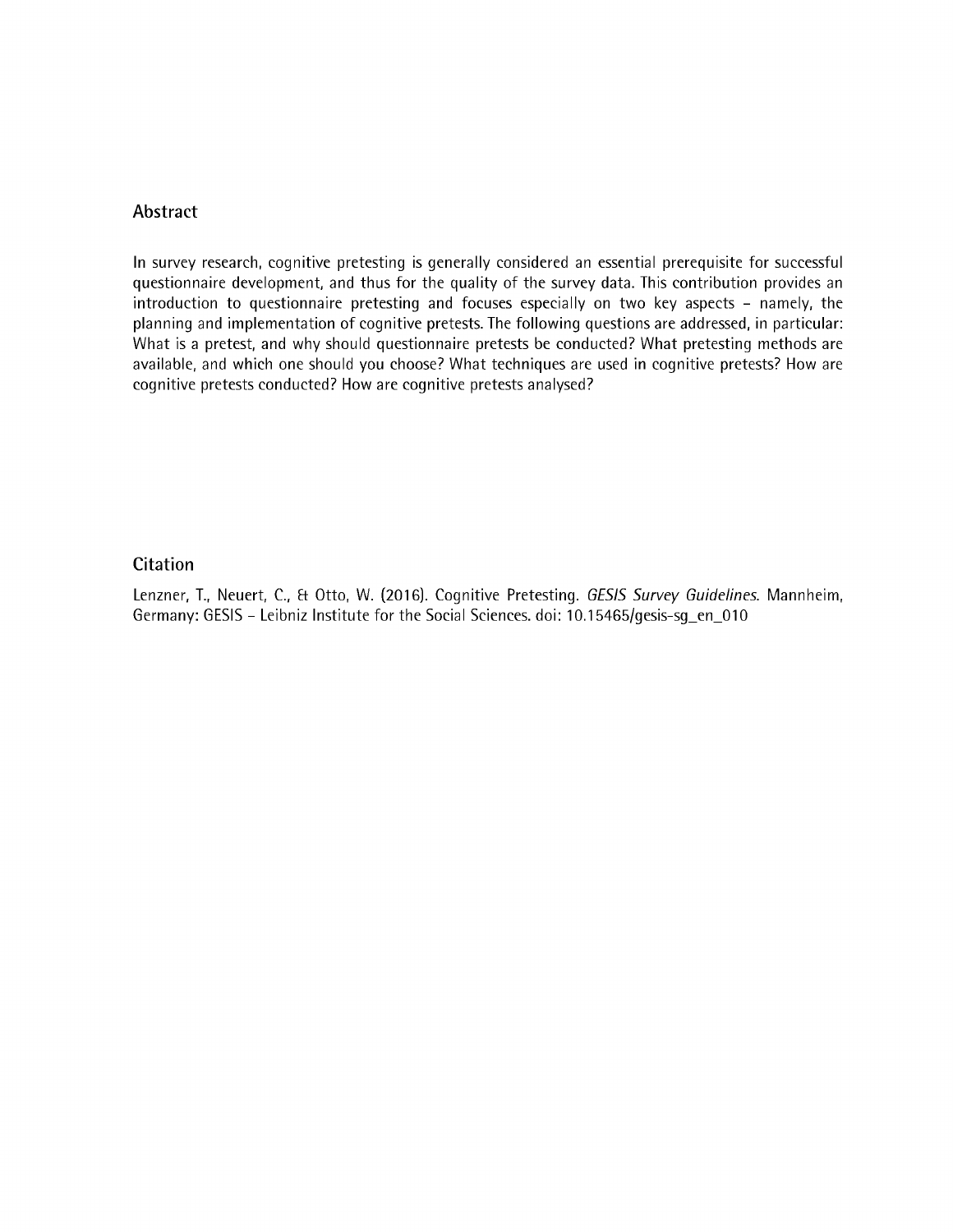### **1. What is a pretest, and why should questionnaire pretests be conducted?**

The term *questionnaire pretest* broadly refers to the evaluation or testing of a questionnaire before it is administered in the actual survey. Pretests are thus an essential part of the questionnaire design process. The purpose of a pretest is to provide information about:

The comprehensibility of the questions

*Does the meaning that respondents associate with a question correspond to the meaning intended by the researcher? Do respondents interpret the meaning of a question in the same way?*

• Difficulties that respondents have with their task

*How difficult is it for respondents to understand and answer the question? Is the subject matter of the question perhaps unfamiliar or sensitive?*

• Respondent interest in, and attention to, individual questions

*Do fatigue effects manifest themselves during the interview/while the questionnaire is being completed? Do respondents think that (individual) questions are redundant?*

Frequency distributions of the responses

*Is the full range of the scale used?*

Context effects and problems with the question order

*Do earlier questions influence responses to subsequent questions?*

Interviewers' problems

*Can interviewers recognise clearly what they are supposed to read out and what they are not supposed to read out?*

- Technical problems with the questionnaire and with interview aids (e.g., lists, showcards)
- The duration of the interview/questionnaire completion

(see Converse & Presser, 1986; Porst, 2000).

All these aspects provide important information about whether the questionnaire functions as it should, and thus about the quality of the data collected with it. To ensure "good" data, desk-based appraisal of the questionnaire is generally not enough because, as Sudman and Bradburn (1982: 283) pointed out: "Even after years of experience, no expert can write a perfect questionnaire." Only with the help of empirical pretests is it possible to cheek whether survey questions actually measure what they are supposed to measure and whether they yield reliable and valid responses.

### **2. What pretesting methods are available, and which method should you choose?**

A very diverse range of pretesting methods are available for evaluating questionnaires. They include, for example, conventional pretesting, cognitive interviewing, behaviour coding, respondent debriefing,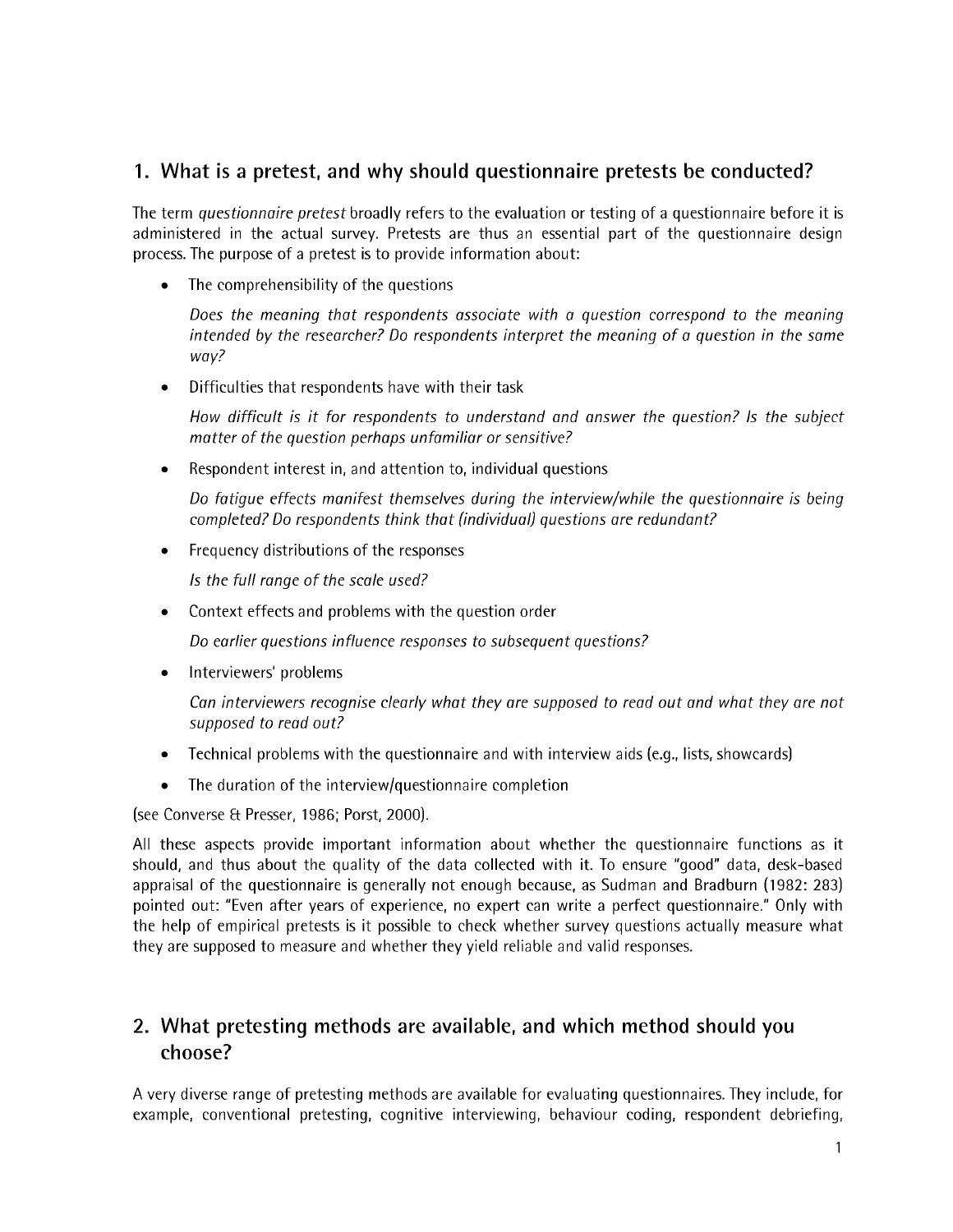group discussion, expert review, eye tracking, and web probing (Behr, Braun, Kaczmirek, & Bandilla, 2013; Campanelli 2008; Faulbaum, Prüfer, Et Rexroth, 2009; Prüfer Et Rexroth, 1996). Each of these methods has specific strengths and weaknesses. The decision in favour of one or more of them depends essentially on the field of application and the knowledge interest. In what follows, we focus on two pretesting methods: (1) conventional pretesting, which should always be applied before any survey, and (2) cognitive pretesting, which should, ideally, be applied as part of the questionnaire design process, in addition to, and before, conventional pretesting.

#### 2.1 Conventional pretesting

In a conventional pretest, the questionnaire is administered under conditions that simulate as realistically as possible those that will prevail in the main survey (rehearsal piloting). In other words, a conventional pretest is a simulation of the main survey, as it were, with a sample of between 10 and 200 respondents (Prüfer £t Rexroth, 1996). Conventional pretests should be conducted in the mode (face-to-face, telephone, postal, online, etc.) that will be used in the main survey. To avoid influencing the response process, the respondents are not usually informed that the survey is a pretest.

The objective of a conventional pretest is to check the practicability of the interview process as a whole and the functionality of the entire questionnaire. As a rule, this yields reliable information about (1) technical defects in the questionnaire (e.g., defective filter questions or problems that interviewers have administering the questionnaire), (2) frequency distributions of the responses, and (3) the average duration of the interview/questionnaire completion. Moreover, a conventional pretest can also yield limited information about the way respondents understand the questions. For example, when piloting interviewer-administered questionnaires, the interviewers could be instructed to make a note of, and to report, difficulties and striking behaviour on the part of the respondents during debriefings. In general, however, conventional pretesting is a *passive method* in which the interviewer or the pretester merely observes the respondent without actively probing his or her understanding of the questions. As a rule, the fact that respondents have difficulties understanding a certain question is discovered only if they point this out themselves. Hence, a conventional pretest usually yields only little, unsystematic, and superficial information about the respondents' understanding of the questions.

#### 2.2 Cognitive pretesting

Cognitive pretesting (or cognitive interviewing) belongs to the *active pretesting methods* because the participants' approach to answering the questions is actively probed and investigated (Beatty & Willis, 2007; Prüfer Et Rexroth, 2005; Willis, 2005). Cognitive pretesting is usually conducted during the questionnaire design phase in order to obtain an insight into the cognitive processes that take place when questions are being answered:

- How do participants interpret questions or terms?
- How do they retrieve information and events from memory?
- How do they arrive at a decision as to how they should respond?
- How do they assign their "internally" determined responses to formal response categories?

The actual objective of cognitive pretesting is to obtain information about a wide range of questionnaire problems. Cognitive pretests are particularly suitable for testing the comprehensibility of questions, identifying problems that respondents have answering the questionnaire, establishing the causes of these problems, and generating suggestions for improvement on the basis of these findings.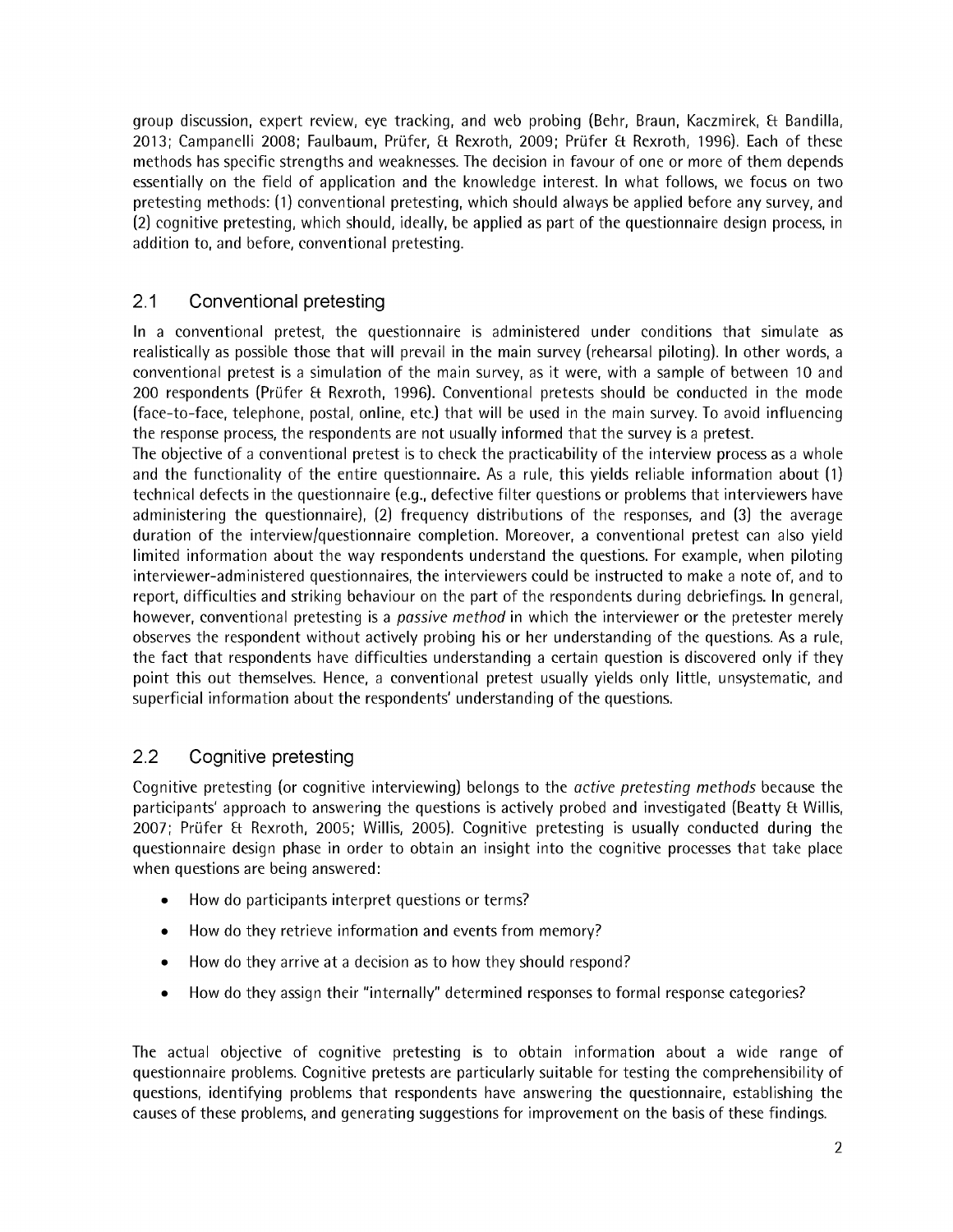In contrast to conventional pretesting, the focus in cognitive pretesting is on testing individual questions rather than evaluating the questionnaire as a whole. Cognitive pretests are generally suitable for all survey modes. In other words, they can be applied irrespective of whether the subsequent survey is to be administered faee-to-faee, by telephone, by paper and pencil, or online. The main survey benefits most when the questionnaire also undergoes conventional pretesting after the cognitive pretest in order to test its functionality under realistic conditions that simulate those of the main survey.

## **3. What techniques are applied in cognitive pretests?**

#### 3.1 The think-aloud technique

The think-aloud technique involves asking participants to "think aloud" and to verbalise all the thought processes that lead, or led, to their response. The aim is to reveal the response process, and thus also any problems that participants may have understanding a question. The think-aloud method can be used either while the question is being answered (concurrent think-aloud) or after it has been answered (retrospective think-aloud). In the case of concurrent think-aloud, the interviewer introduces the question to be tested with an instruction such as the following (Porst, 2014): "While you are answering the following question, can you tell me what you are thinking, or what is going through your mind? Please also mention things that may appear to you to be unimportant. The question is:..."

#### *3.2* Probing techniques

Probing is a technique that involves asking participants one or more follow-up questions (probes) about terms, questions, or responses. This enables additional information to be gained about the way in which participants understand the questions. Depending on the knowledge interest, different types of probes can be applied: (1) comprehension probes (e.g., "What do you understand by 'a job with a high level of responsibility' in this question?"), (2) category-selection probes (e.g., "Can you explain why you chose this answer?"), (3) information retrieval probes (e.g., "How did you remember that you had gone to the doctor [...] times in the past 12 months?"), and (4) general/elaborative probes (e.g., "Can you explain your answer in more detail?"). Probes can be administered concurrently (after the participant has answered the survey question) or retrospectively (after he or she has answered the whole questionnaire).

#### 3.3 Paraphrasing

Paraphrasing involves asking participants to repeat the question in their own words after they have answered it ("Can you repeat the question I just asked you in your own words?"). Ideally, this verbalisation yields information about whether, or how, the participant understood the question and whether this understanding corresponds to that of the researcher. It should be noted, however, that the fact that someone does not do a good job of repeating the question in their own words does not necessarily mean that they have not understood it. Generally, paraphrasing is not suitable for short factual questions because participants are usually able to remember them word-for-word, and one therefore obtains only information about the participants' memory performance rather than their understanding of the question.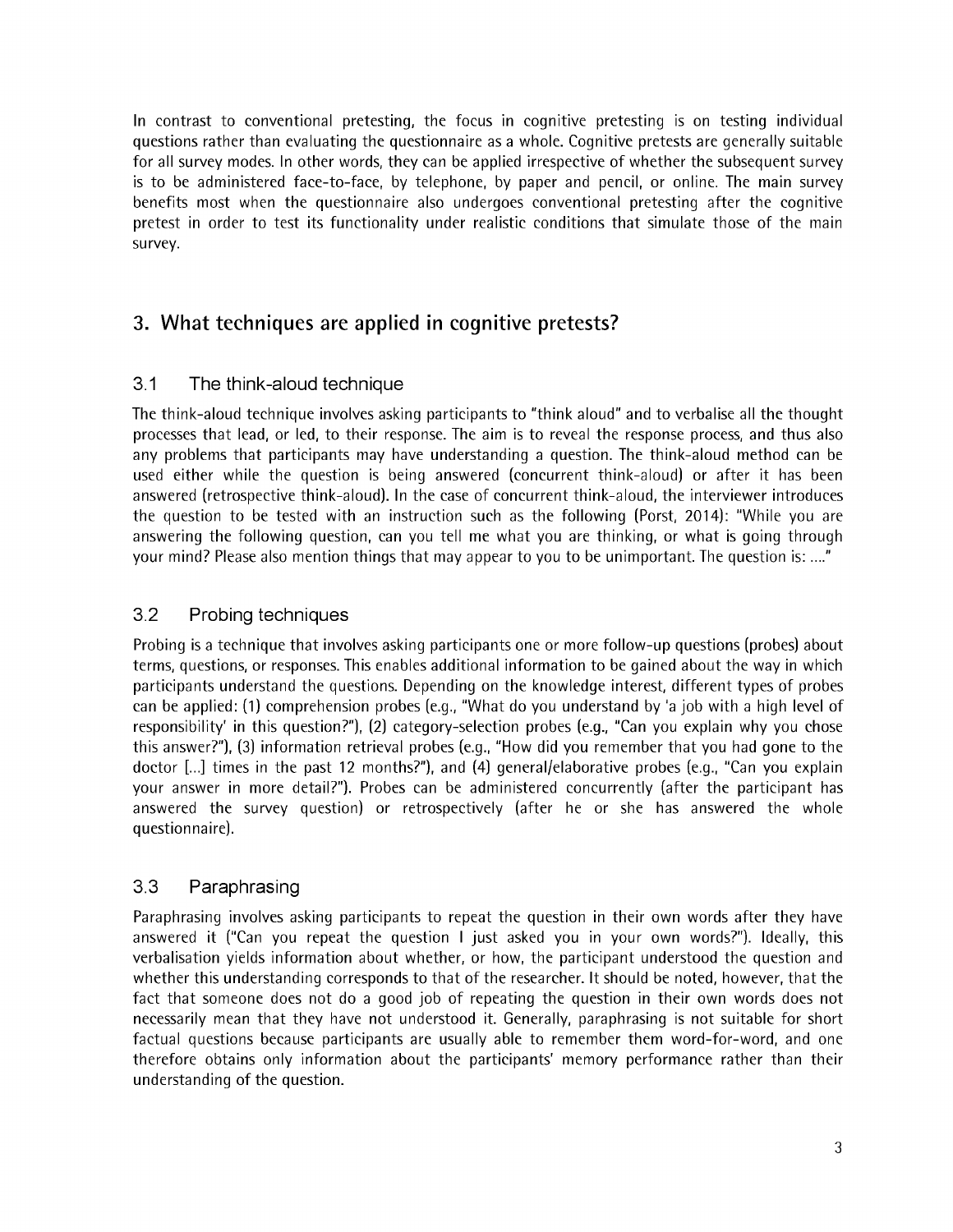#### 3.4 Confidence rating

This technique involves asking participants to assess the reliability of their response after they have answered the question and to report how confident they are that they have given the correct answer ("How sure are you that you went to the doctor [...] times in the past 12 months?"). If participants report that they are not quite sure whether their response is correct, they should always be asked about the reason for this uncertainty.

#### 3.5 Sorting

Sorting techniques are used to investigate the way in which participants assign terms or situations to certain categories (e.g., which descriptions of an accident situation do participants classify as a *traffic accident,* and which descriptions do they not classify as such). We distinguish between free and dimensional sorting:

- Free sorting involves asking participants to group specific items according to their own criteria.
- In the ease of dimensional sorting, participants are asked to sort items according to predefined criteria.

This technique presents researchers with the challenge of constructing in advance categories that adequately cover all substantive aspects of the term in question.

There are no universal rules as to how varied the cognitive techniques applied in a pretest should be. On the one hand, a certain amount of variety is definitely a good way to avoid tiring the participants and directing their attention away from the survey questions and towards the anticipated probes. On the other hand, merely for the sake of variety one should not apply techniques that may not yield any new knowledge. Rather, the application of a cognitive technique should always be determined by the knowledge interest of the researcher or by the behaviour of the participant.

#### **4. How are cognitive pretests conducted?**

There are no firm rules as to how cognitive interviews should be conducted. Ideally, they should take place in a quiet, closed room and should be recorded with a video camera (or, if this is not possible, with a dictaphone). The advantage of a video recording is that the interviews can be analysed not only acoustically but also with regard to striking visual phenomena (facial expressions, gestures). However, recording the interviews (whether it be audio or video) should not be dispensed with, as it facilitates and improves both the implementation and the analysis of the interviews.

There are different practices and recommendations with regard to the number of interviews that should be conducted in the context of a cognitive pretest. As a rule, between five and 30 interviews are conducted per pretest (round) because the most serious question problems can usually be identified on the basis of a relatively small number of interviews (Willis, 2005). On the other hand, Blair and Conrad (2011) demonstrated that conducting more cognitive interviews than are typically carried out increases the probability of uncovering further significant question problems. However, when one considers the large volume of verbal text data produced in the context of cognitive interviews, and the fact that these data must be subjected to analysis, conducting more than 30 interviews per pretest appears quite impracticable. Because of such cost-benefit considerations, researchers tend therefore to work with around 20 participants per cognitive pretest. If sufficient resources are available, it is recommended that the questions that have been revised on the basis of the findings of the cognitive interviews should be tested in a further round. This iterative approach enables the effectiveness of the revisions to be evaluated (Prüfer & Rexroth, 2005; Willis, 2005).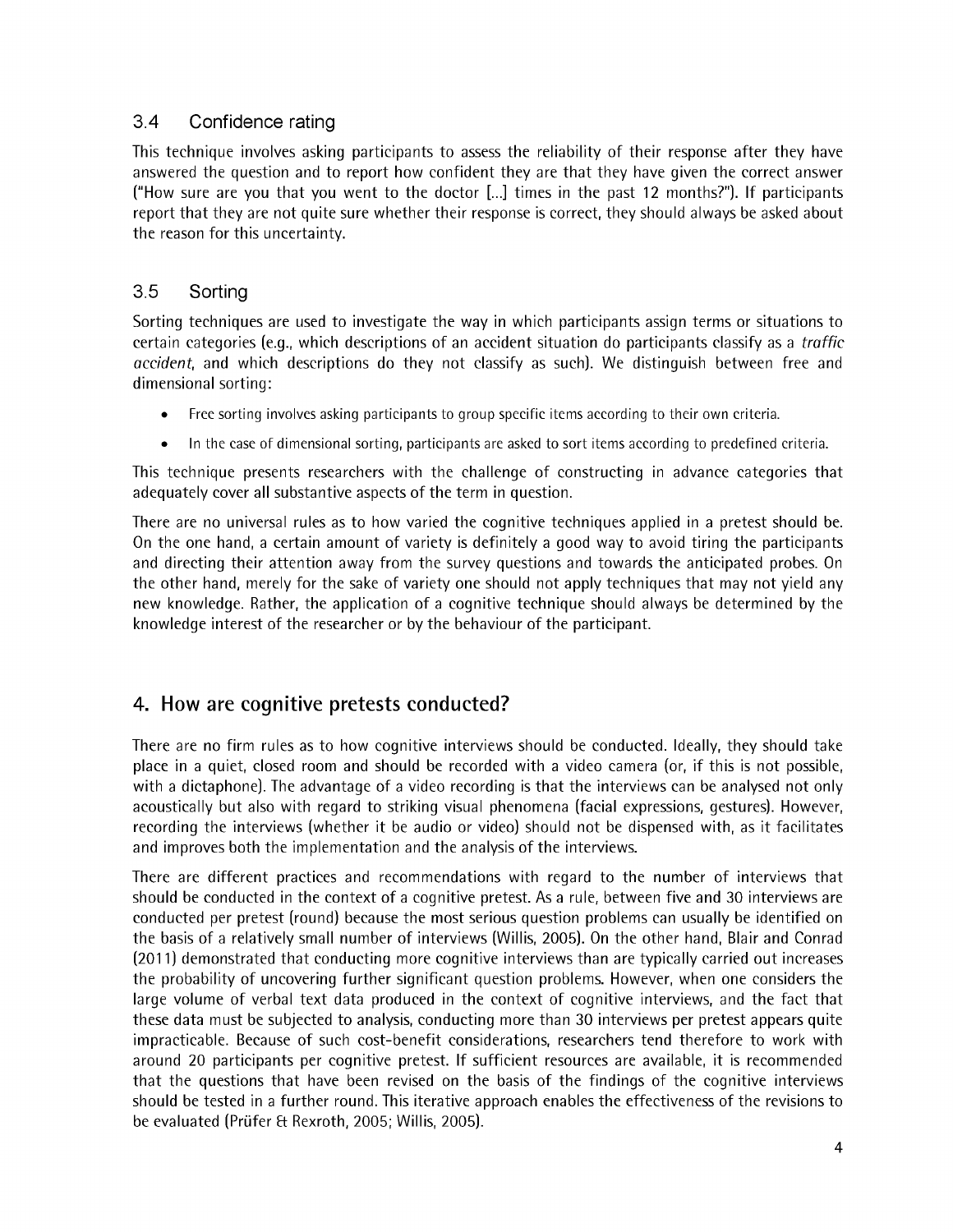The degree of standardisation of cognitive interviews ranges from (almost) completely unstructured to (almost) completely standardised. When an unstructured approach is adopted, the interviewer applies the cognitive techniques completely spontaneously and only as a reaction to the behaviour of the participant. In the case of a completely standardised approach, the cognitive techniques to be used are scripted in advance in an interview protocol, and the interviewers are instructed to administer the protocol in the most standardised way possible. We recommend a mixture of the standardised and the non-standardised approaches. An interview protocol should be drawn up in advance that contains the questions to be tested, the cognitive techniques to be used in each ease, and space for the interviewer's notes and comments. If necessary, further unprepared cognitive techniques and (probing) questions can be spontaneously added during the interview. It should be left up to the interviewers to continue probing until they are sure that they have obtained all the necessary information.

Cognitive interviews should be scheduled to last between 60 and a maximum of 90 minutes. If they last any longer, the concentration and motivation of the participants (and the interviewers) will wane significantly. Depending on the number of cognitive techniques applied, between 20 and 25 questions, or items, can be tested during this time. The pretest participants should generally have the same characteristics as the respondents in the main survey (in terms of age, sex, education, etc.). Typically, a quota sample is selected for cognitive interviewing. It is not necessary to draw a random sample because the main objective of cognitive interviewing is to uncover problems with the questions rather than provide as precise an estimate as possible of the frequency with which these problems occur in the population.

#### **5. How are cognitive pretests analysed?**

Before analysing cognitive pretests, it is useful to transcribe the individual recordings and to generate a case-specific list of all participant utterances. Such a list should include the following information: (1) the responses to the tested questions, (2) spontaneous participant utterances regarding the question, (3) participant responses and reactions to cognitive probes, and (4) remarks by the cognitive interviewer.

Several different methods of evaluating cognitive interviews are available. The simplest and fastest method is the informal analysis of the data. Here, the analyst decides in the case of each participant utterance whether or not it indicates that a problem exists with the question. However, this approach bears the risk that question problems will be very subjectively assessed and the pretest findings will lack verifiability.

The formal analysis of the data can be carried out quantitatively or qualitatively. The quantitative analysis of cognitive interviews involves the use of coding schemes (e.g., DeMaio ft Landreth, 2004). Here, codes are assigned to behaviours (or verbal utterances) of the interviewers and the participants, for example: (1) participant has difficulty understanding the question, (2) participant does not understand certain words, (3) participants understand the question differently, and (4) participants have difficulty recalling the subject matter addressed in the question. Hence, the quantitative analysis of interviews is a systematic and objective method that allows inter-rater reliability to be assessed and a quantitative analysis of the data to be conducted (e.g., counting the frequency of different problem types). The decisive disadvantages of this method are the risk of losing information by reducing text data to codes and the fact that suggestions for improvement cannot be made on the basis of the codes (rather, one must go back to the verbal data).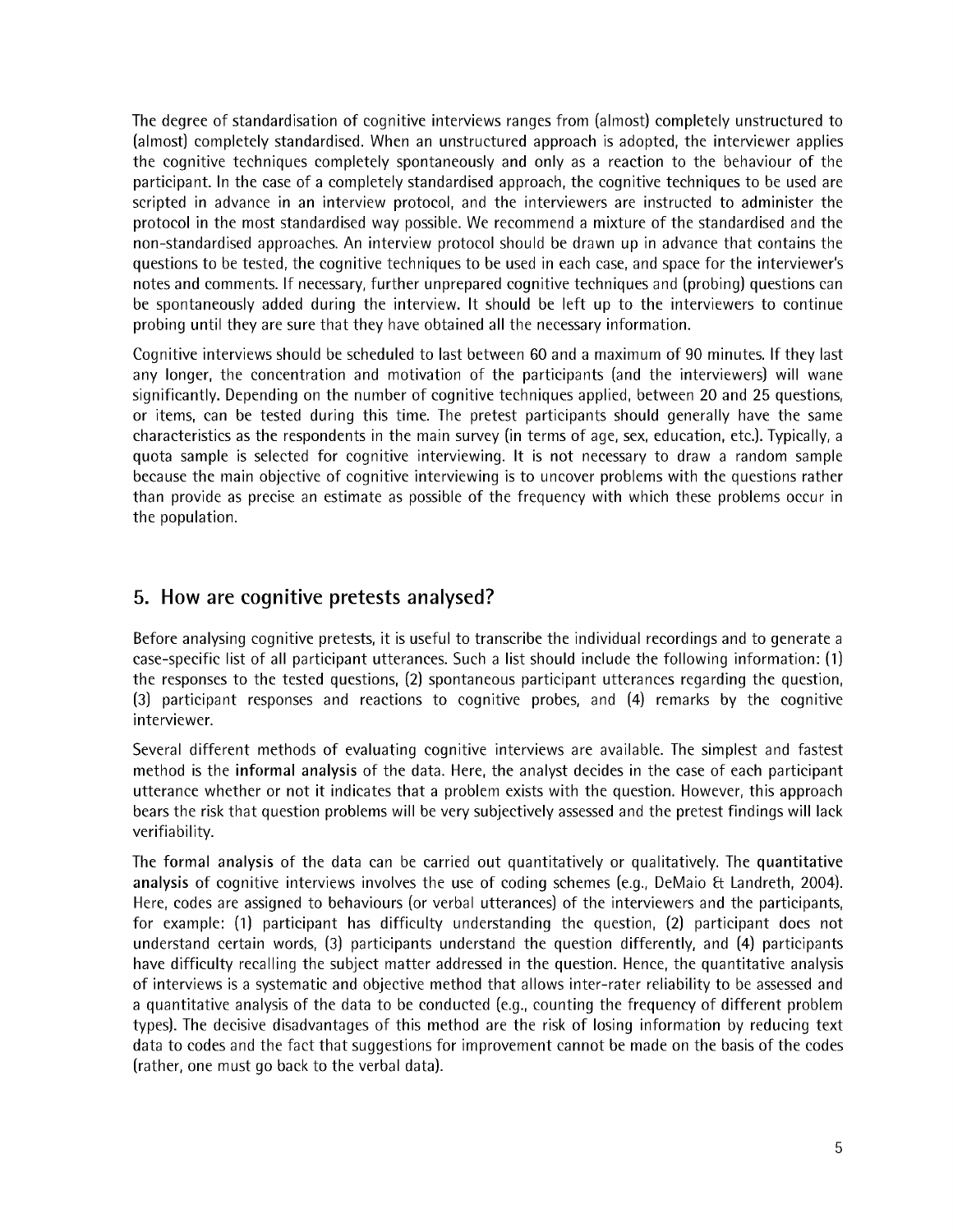The qualitative analysis of cognitive interviews involves the application of qualitative procedures such as the constant comparative method (CCM). This method is particularly suitable for explorative data analysis and hypothesis generation. It comprises three work steps:

- 1 Open coding: The verbal data of the participants are openly coded by topic, and initial categories are created.
- 2 Axial coding: The researcher endeavours to integrate the categories created from the verbal data and checks whether there are group differences in the assignment of the categories.
- 3 Selective coding: In the last step, superordinate topics that connect the categories are specified. When doing so, a hypothesis or theory is formulated that describes the phenomena that a survey question captures.

A good presentation of the application of this method in the context of the analysis of cognitive interviews can be found in Ridolfo and Schoua-Glusberg (2011).

#### **6. References**

- Behr, D., Braun, M., Kaczmirek, L, Et Bandilla W. (2013). Testing the validity of gender ideology items by implementing probing questions in web surveys. *Field Methods, 25,* 124-141.
- Beatty, P. C., Et Willis, G. B. (2007). Research synthesis: The practice of cognitive interviewing. *Public Opinion Quarterly, 71,* 287-311.
- Blair, J., Et Conrad, F. G. (2011). Sample size for cognitive interview pretesting. *Public Opinion Quarterly, 75,* 636-658.
- Campanelli, P. (2008). Testing survey questions. In E. de Leeuw, J. Hox, Et D. Dillman (Eds.), *International Handbook of Survey Methodology* (pp. 176-200). New York: Erlbaum.
- Converse, J. M., Et Presser, S. (1986). *Survey questions: Handcrafting the standardized questionnaire.* Beverly Hills, CA: Sage.
- DeMaio, T., Et Landreth, A. (2004). Do different cognitive interview methods produce different results? In S. Presser, M. P. Couper, J. T. Lessler, E. Martin, J. Martin, J. M. Rothgeb, Et E. Singer (Eds.), *Methods for testing and evaluating survey questions,* (pp. 88-108). New York: Wiley.
- Faulbaum, F., Prüfer, P., Et Rexroth, M. (2009). Was *ist eine gute Frage? Die systematische Evaluation der Fragenqualität.* Wiesbaden: VS Verlag.
- Porst, R. (2000). *Praxis der Umfrageforschung.* Stuttgart: Teubner.
- Porst, R. (2014). *Fragebogen. Ein Arbeitsbuch.* Wiesbaden: VS Verlag für Sozialwissenschaften.
- Prüfer, P., Et Rexroth, M. (1996). Verfahren zur Evaluation von Survey-Fragen: Ein Überblick. *ZUMA-Nachrichten, 39,* 95-116.
- Prüfer, P., Et Rexroth, M. (2005). Kognitive Interviews. *ZUMA How-to-Reihe, No. 15.*
- Ridolfo, H., Et Schoua-Glusberg, A. (2011). Analyzing cognitive interview data using the constant comparative method of analysis to understand cross-cultural patterns in survey data. *Field Methods, 23,* 420-438.
- Sudman, S., Et Bradburn, N. M. (1982). *Asking questions: A practical guide to questionnaire design.* San Francisco, CA: Jossey-Bass.